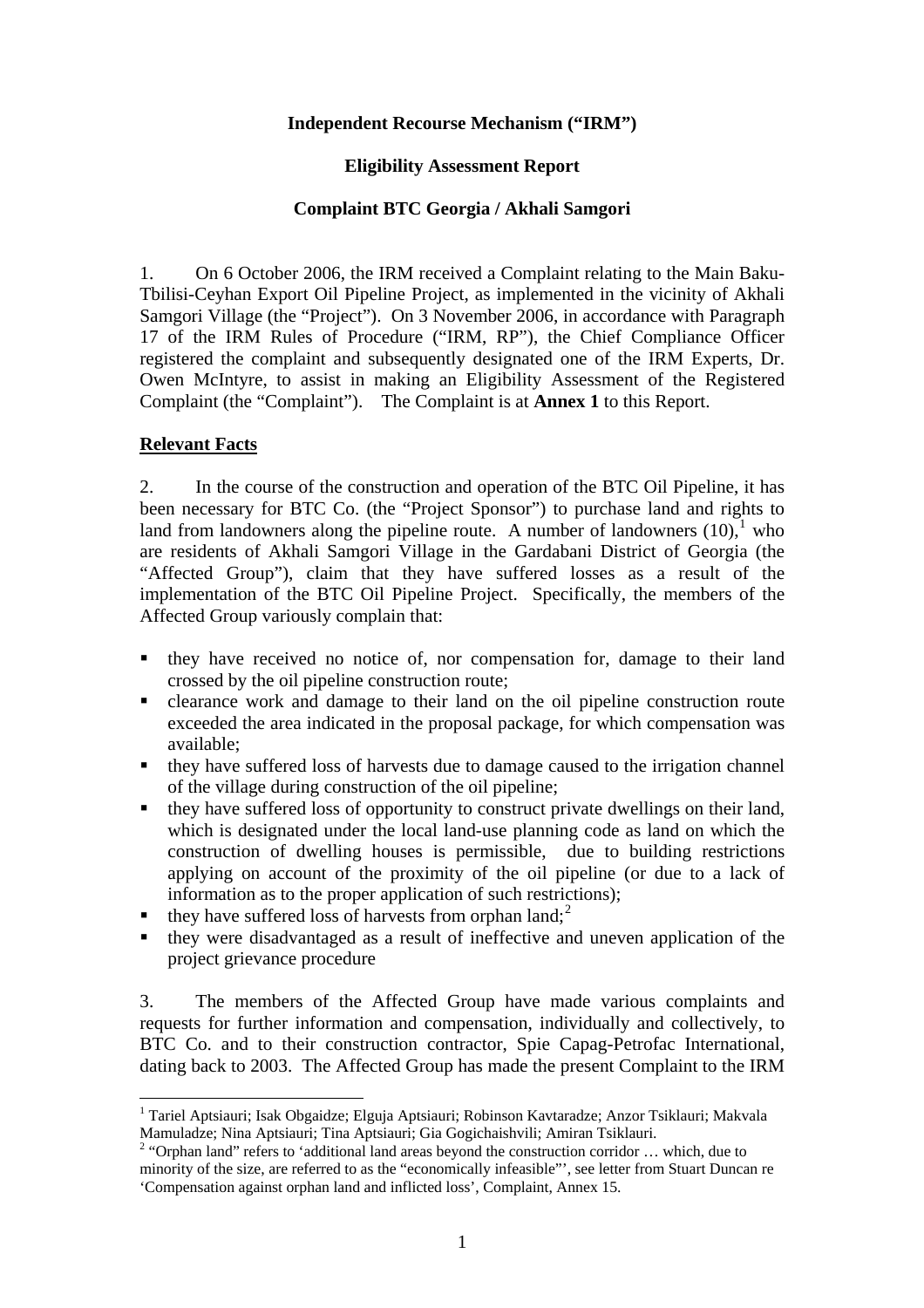with a view to obtaining final clarification of the position in relation to restrictions on the use of their land and their entitlement to compensation for any losses inflicted upon them.

4. In response to the Complaint, the Project Sponsor points out that many of the complaints received from landowners in Akhali Samgori have related to the accuracy of land ownership information supplied to the Project by the State Authorities, $3$  many of which have been followed up by the Project Sponsor with the State Authorities and, also, that detailed descriptions of the restrictions applying to the construction of private dwellings in the vicinity of the oil pipeline are contained in the Resettlement Action Plan (RAP) and Guide to Land Acquisition and Compensation (GLAC), which have been made widely available. The Project Sponsor also points out that orphan and land crop compensation payments provided for under the RAP and GLAC are intended to reflect the difficulty of operating agricultural machinery within limited or awkwardly shaped residual parcels of land and that, in the case of land used for pasture and tree saplings, as is much of the land which is the subject of the current Complaint, no such machinery is called for and orphan land payments are not due as long as the owners have access to the land in question. Further, the Project Sponsor contends that the irrigation system in Akhali Samgori had fallen into disuse prior to the commencement of construction of the oil pipeline and, therefore, that claims that the construction operations disrupted arable crop production by disrupting irrigation are demonstrably false.

5. The Complaint sets out in detail the adverse impacts which implementation of the Project is alleged to have had (and to be continuing to have) on the interests of each member of the Affected Group and suggests that it is seeking the IRM to exercise its problem-solving function with a view to facilitating independent factfinding and, where appropriate, persuading the Project Sponsor to enter into negotiations on the provision of adequate compensation to those individuals found to be adversely affected.

# **Steps Taken to Conduct an Eligibility Assessment**

6. Upon registration of the Complaint, the Chief Compliance Officer appointed Dr. Owen McIntyre as the Eligibility Expert on 6 November 2006. Dr. McIntyre, together with the Bank's Chief Compliance Officer, Enery Quinones, are the IRM Eligibility Assessors.

7. The Office of the Chief Compliance Officer notified the Project Sponsor of the Complaint on 3 November 2006 and invited it to submit its views and comments in order that these could be taken into account by the Eligibility Assessors in the preparation of the Eligibility Assessment Report. The Project Sponsor's Report/Comments in response to the Complaint, and to the facts as set out therein, attached as **Annex 2** to this EAR, was subsequently forwarded to the Office of the Chief Compliance Officer on 24 November 2006.

 $3$  However, it is worth noting that the relevant IFC policy document, in setting out guidance on

<span id="page-1-0"></span><sup>&#</sup>x27;Valuation of and Compensation for Lost Assets', provides that "Compensation is facilitated by (a) paying special attention to the adequacy of the legal arrangements concerning land title, registration, and site occupation …"

See, IFC Operational Directive 4.30, 1 June 1990, para. 14.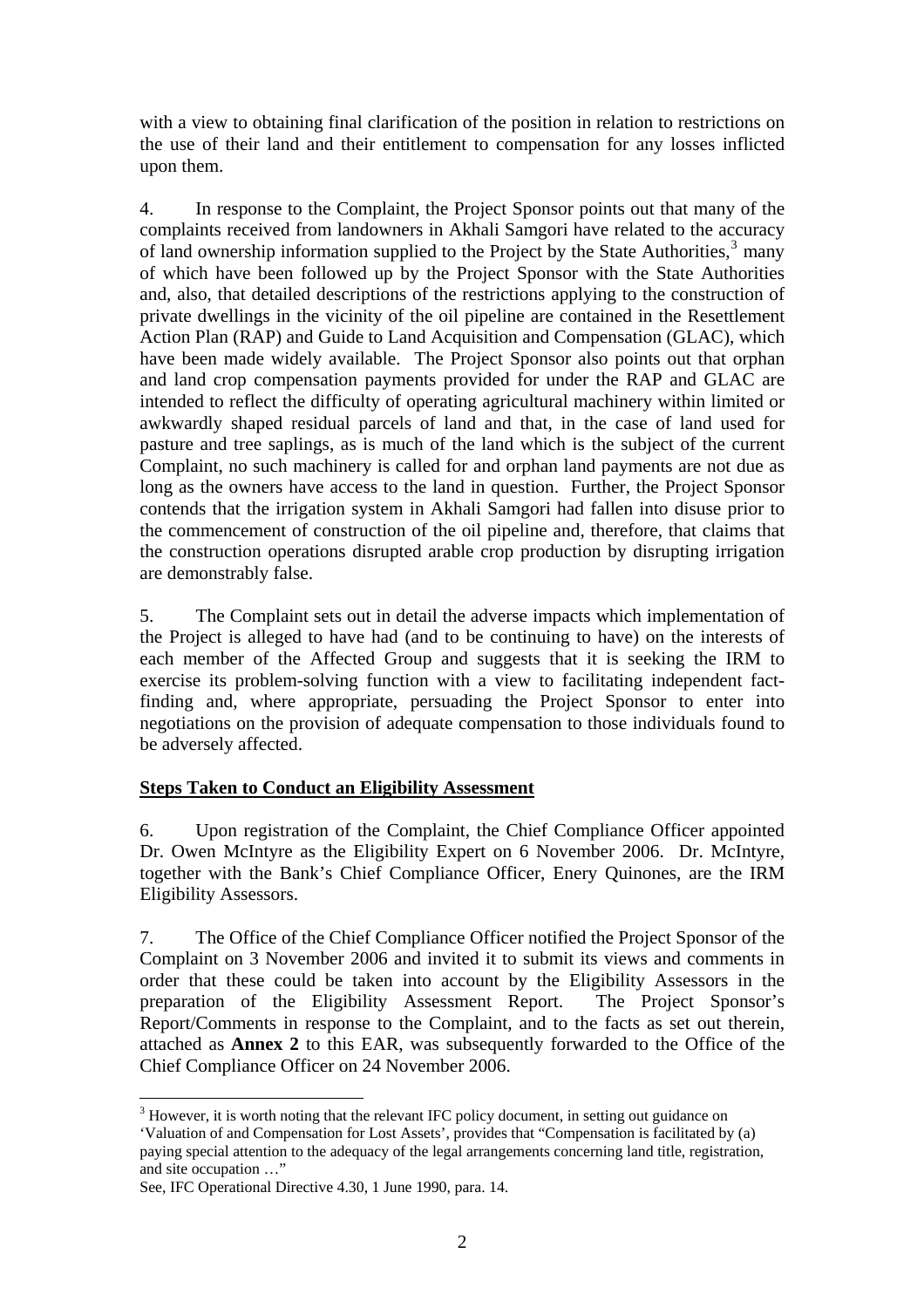8. On 29 November 2006, the IRM Eligibility Assessors and the Deputy Chief Compliance Officer held a conference call with representatives of the Project Sponsor, including Mr. Martin Lednor of BP (UK), Mr. Stuart Duncan, the BTC Co. Land and Permitting Manager – Georgia, and Mr. David Glendining, before commencing the Eligibility Assessment. The Eligibility Assessors were subsequently provided with background documentation on the BTC Project by Messrs Lednor and Duncan, including much of the relevant correspondence between BTC Co. and the individual members of the Affected Group and interested local public authorities, details of a related civil claim against BP lodged in December 2004 by the residents of Akhali Samgori before the Tblisi District Court (Collegiate Organ of Civil and Business Cases), and the March 2006 and September 2005 Social and Resettlement Action Plan (SRAP) Reports setting out the results of independent expert review of the operation of the BTC grievance procedure and land acquisition programme. In addition, the Eligibility Assessors had full access to all relevant project documentation through EBRD's 'ProjectLink' system.

9. The Eligibility Assessors were of the opinion that sufficient information had been obtained in this manner to consider the eligibility of the Complaint and they determined that no additional steps, such as a Project site visit or retaining of additional expertise, were warranted at this stage.

# **Findings**

## **Eligibility for Registration**

10. On 3 November 2006, the Chief Compliance Officer determined that the Complaint submitted by the Affected Group was eligible for Registration according to IRM, RP 8, which provides the mandatory contents of a Complaint. The Complaint:

- Sets out the date of the Complaint, *i.e.* 5 October 2006;
- Provides the name and contact details of each member of the Affected Group;<sup>4</sup>
- **Provides the name and contact details of the two Authorised Representatives of** the Affected Group,<sup>5</sup> (Mr. Tariel Aptsiauri and Mr. Kartlos Mamuladze) and evidence of their power to represent and to act on behalf of the Affected Group in relation to the Complaint; $^6$
- Confirms that both Authorised Representatives are locally based, one being a member of the Affected Group (Mr. Tariel Aptsiauri) and the other being a son of a member of the Affected Group (Mr. Kartlos Mamuladze).<sup>7</sup> Therefore, it is reasonable to assume and the Complaint confirms that the Authorised Representatives are fluent in Georgian, the native language of the Affected  $Group;<sup>8</sup>$

 $<sup>4</sup>$  Complaint, paras. 1 and 3.</sup>

 $<sup>5</sup>$  Complaint, paras. 4 and 65.</sup>

 $6$  Notarised documents dated May-June 2006 contained in Annex 18 to the Complaint conferring Power of Attorney on the Authorised Representatives.

 $7$  Complaint, para. 5.

<sup>&</sup>lt;sup>8</sup> Complaint, para. 6.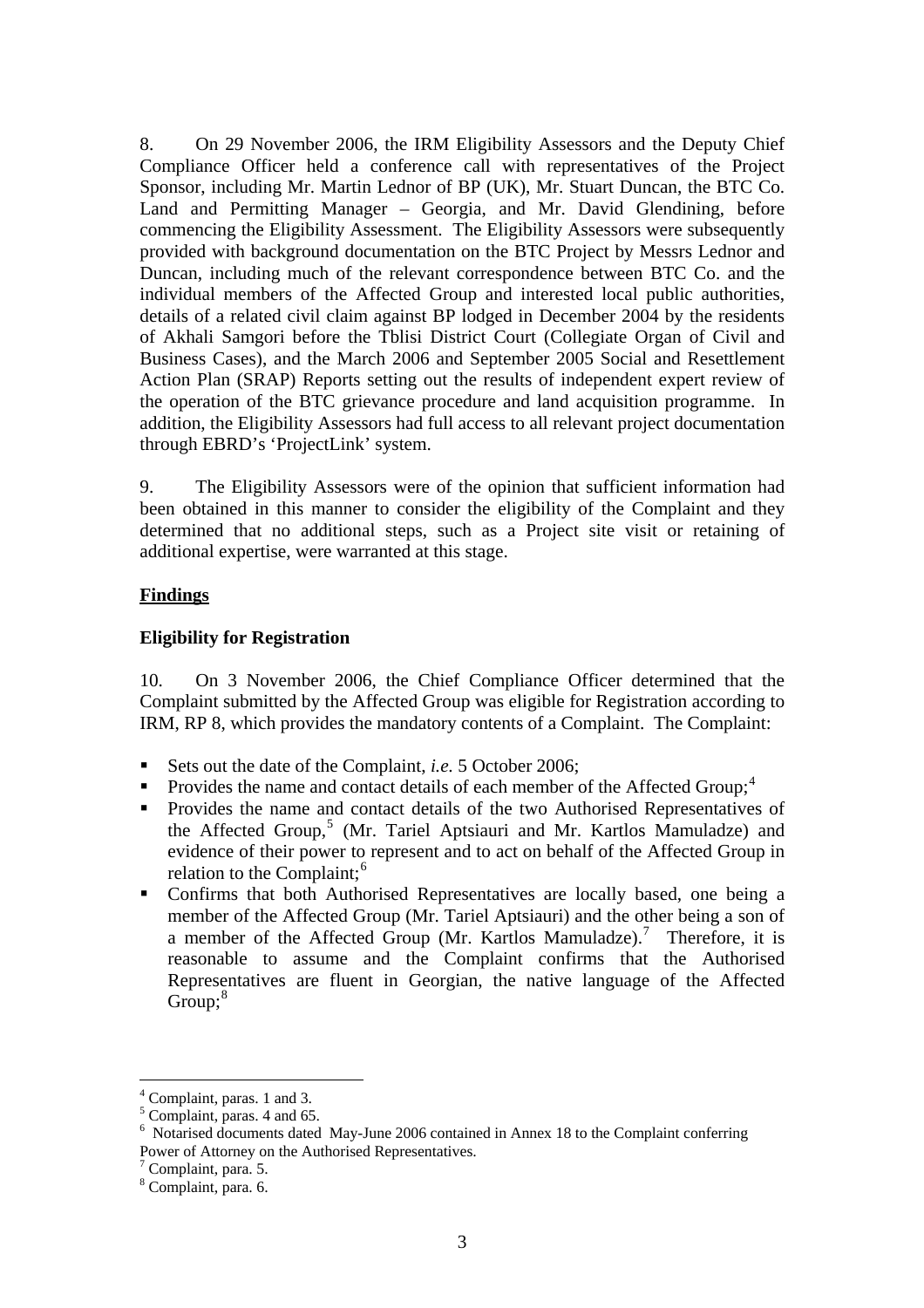- Confirms that each of the Authorised Representatives must act jointly (*i.e.* that each of the Authorised Representatives is not empowered to act separately);<sup>9</sup>
- Provides the name and a summary description of the Project;<sup>10</sup>
- Provides a description of how and why the Project has, or is likely to have, a direct adverse and material effect on the common interest of the Affected Group; $^{11}$
- **Provides a description of the good faith efforts employed by the Affected Group** to resolve the issue with the Project Sponsor and with the Bank<sup>12</sup> and an explanation of why the Group believes that there is no reasonable prospect of resolving the issue through the continuation of such efforts; $^{13}$
- Attaches copies of all available material correspondence, notes of meetings and other relevant material supporting the Complaint.

11. Furthermore, in accordance with IRM, RP 9(d), the Complaint describes the steps the Affected Group expects to be taken by the Bank and other Relevant Parties in order to address the direct adverse and material effect that the Project has, or is likely to have, on the common interest of such group. The Complaint requests:

"the establishment of a committee which will include the complainants and representatives of local government, non-governmental organisations, the Association for Protection of Rights of Landlords, BTC Pipeline Co., its construction contractor Spie Capag-Petrofac International, and the European Bank for Reconstruction and Development.<sup>14</sup><sup>14</sup>

 $9$  The individual notarised documents conferring Power of Attorney on the Authorised Representatives, translated and reproduced in Annex 18 to the Complaint, are neither consistent nor clear on this issue. Seven of the documents provide that 'Tariel Aptsiauri … *and/or* … Kartlos Mamuladze' may act on behalf of the respective member of the Affected Group, thereby suggesting that that member has authorised each Authorised Representative to act on his/her behalf separately and independently. The remaining two notarised documents provide that 'Tariel Aptsiauri … *and* … Kartlos Mamuladze' may act on behalf of the respective member of the Affected Group, suggesting that they must act jointly. However, in respect of their authority to act as Authorised Representatives granted under the notarised documents reproduced in Annex 18, the Authorised Representatives themselves declare, at para. 65 of the Complaint, that 'the group of victims has granted us the right to conduct *joint* action'. Though it might be technically possible, it is unlikely to be administratively feasible to determine the nature of the mandate granted to the Authorised Representatives in the case of each individual member of the Affected Group. In the case of any lack of clarity as to the nature of the mandate granted to two or more Authorised Representatives, it would appear appropriate to regard them as required to act jointly.  $10$  Complaint, paras.  $7-11$ .

 $11$  Complaint, paras. 12-33.

 $12$  Complaint, paras. 34 and 35. These have included the establishment in May 2005 of a village committee to examine and report on alleged damage to the village irrigation system as a consequence of the BTC oil pipeline construction works, and the making of a complaint in April 2006 to the EBRD Representative in Georgia, Mr. Nikolay Hajinski.

 $13$  The Complaint sets out in detail, at paras. 13-33, the various individual and collective efforts of members of the Affected Group, dating back to 2003, to raise the issues on which the current Complaint is based. It is apparent from correspondence received by several of the members of the Affected Group from BTC Co. that several of the claims for compensation have now been rejected with no prospect of the issue being revisited by BTC Co. See, for example, the letter from Mr Stuart Duncan to Mr. Aptsiauri dated 11 November 2004 (Ref. BTC/OUT/1076/04), reproduced in Annex 3 to the Complaint.

 $14$  Complaint, para. 57.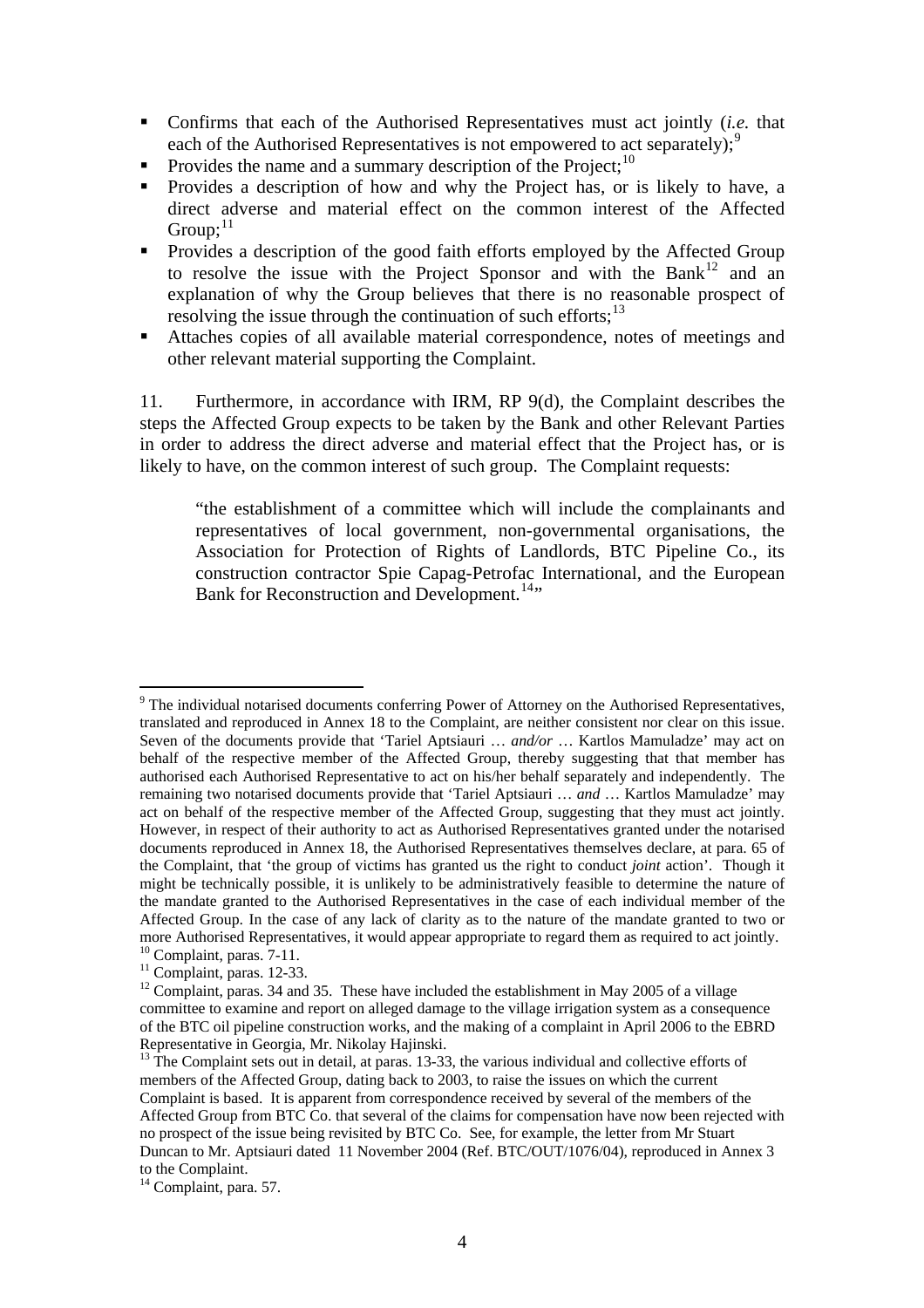12. The Compliant further identifies the particular issues, which the Affected Group would wish such a committee (or any other Problem-solving Initiative) to examine.[15](#page-4-0)

13. Consistent with IRM RP 9(f), the Complaint expressly indicates the Relevant EBRD Policy that may have been violated by stating the belief of the Affected Group that the BTC Co:

"has breached Policy 4.30 of the World Bank on Forced Resettlement, which is mandatory for the EBRD in accordance with its Environmental policy.<sup>[16](#page-4-1)</sup>"

14. It further points out that:

"the relevant representatives of the EBRD failed to provide a timely and adequate response to ensure consistent and fair implementation of the resettlement action plan. $17$ <sup>17</sup>"

15. However, the Complaint does not elaborate on the nature of the alleged breach of World Bank / IFC O.D. 4.30 on Involuntary Resettlement and it is not *prima facie*  clear what such breach might have involved, as resettlement plans which aim to compensate displaced persons for their losses at full replacement cost were clearly developed.[18](#page-4-3) It would also appear that a special resettlement unit was created within the project entity and that nongovernmental organisations (NGOs), in the form of the Association for Protection of Rights of Landlords, were involved in planning, implementing and monitoring resettlement.<sup>[19](#page-4-4)</sup> Neither does the Complaint allege that EBRD officials failed to inform the borrower of the Bank's resettlement policy,  $^{20}$  $^{20}$  $^{20}$ failed to assist the borrower's efforts through, for example, assistance in designing and assessing resettlement policy, strategies, laws, regulations, and specific plans.<sup>2</sup> nor failed to have the adequacy of the resettlement plan reviewed by appropriate social, technical and legal experts.<sup>[22](#page-4-7)</sup> Similarly, it is not clear from the Complaint that the Affected Group consider that the Bank failed to require submission of a timebound resettlement plan and budget that conforms to Bank policy, $23$  that Bank officials failed to conduct an adequate appraisal mission, $24$  or that they failed to supervise the resettlement process throughout implementation using the requisite social, economic and technical expertise.<sup>[25](#page-4-10)</sup> In relation to the Affected Group's charge that 'EBRD failed to provide a timely and adequate response to ensure consistent and fair implementation of the resettlement action plan', it is not at all clear that this statement of fact, even if confirmed, amounts to a breach of any Relevant EBRD Policy warranting a Compliance Review.

<sup>&</sup>lt;sup>15</sup> Complaint, para. 58.

<span id="page-4-1"></span><span id="page-4-0"></span><sup>&</sup>lt;sup>16</sup> Complaint, para. 56, referring to World Bank / IFC Operational Directive 4.30, 1 June 1990.<br><sup>17</sup> Complaint, para. 56.

<span id="page-4-3"></span><span id="page-4-2"></span><sup>&</sup>lt;sup>18</sup> Pursuant to World Bank / IFC O.D. 4.30, paragraphs 3(b) and 14.

<span id="page-4-4"></span><sup>&</sup>lt;sup>19</sup> As recommended under World Bank / IFC O.D. 4.30, paragraph 6.

<span id="page-4-5"></span><sup>&</sup>lt;sup>20</sup> As required under World Bank / IFC O.D. 4.30, paragraph 24.

<span id="page-4-6"></span><sup>&</sup>lt;sup>21</sup> As recommended under World Bank / IFC O.D. 4.30, paragraph 23.

<span id="page-4-7"></span><sup>&</sup>lt;sup>22</sup> As required under World Bank / IFC O.D. 4.30, paragraph 25.

<sup>&</sup>lt;sup>23</sup> As required under World Bank O.D. 4.30, paragraph 30.

<span id="page-4-9"></span><span id="page-4-8"></span> $^{24}$  As required under World Bank O.D. 4.30, paragraph 30.

<span id="page-4-10"></span><sup>25</sup> As required under World Bank O.D. 4.30, paragraph 31.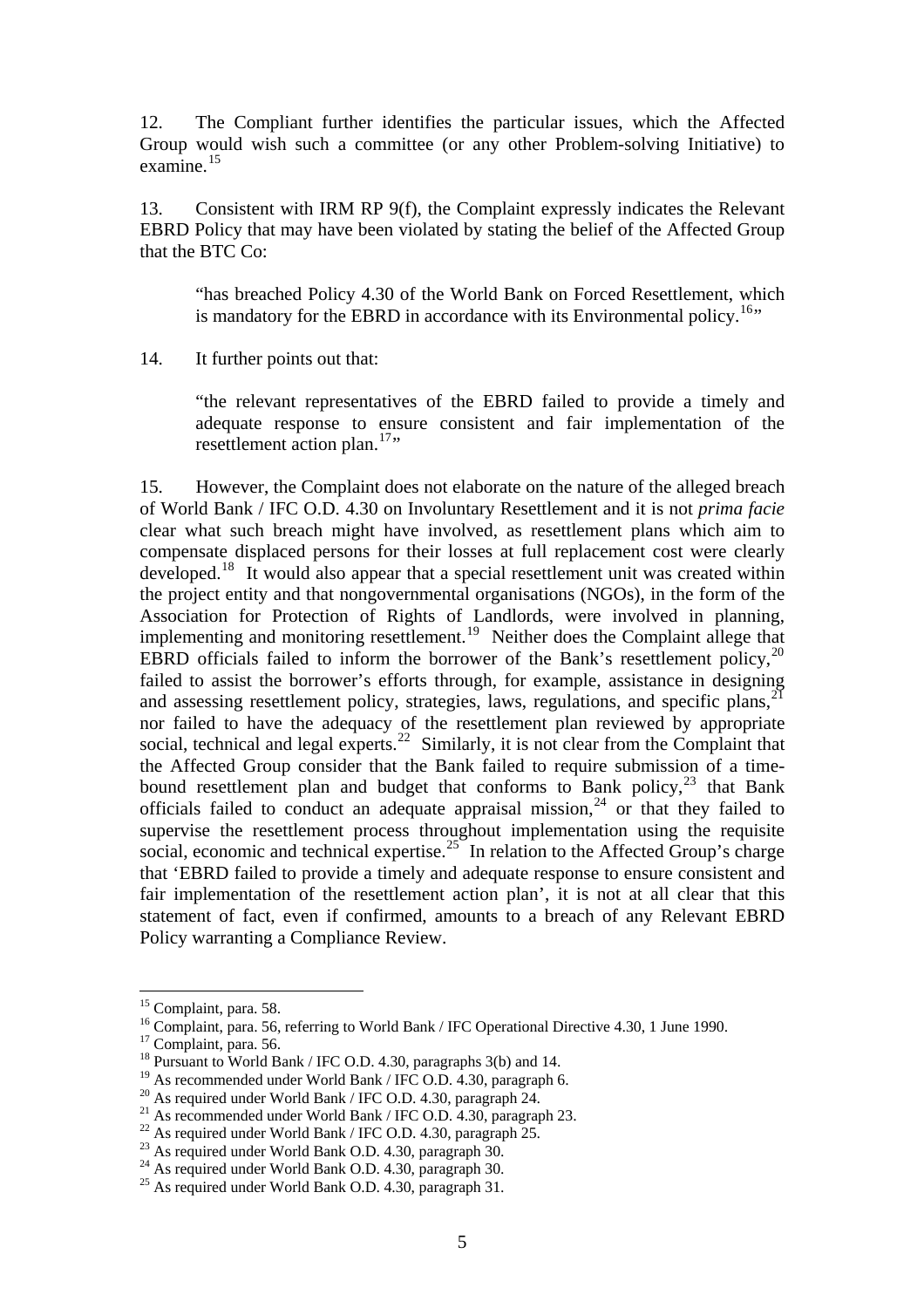16. However, consistent with IRM RP 9(e), the Complaint also strongly suggests that the steps the Affected Group expects to be taken by the IRM involve a Problemsolving Initiative rather than a Compliance Review. Though the Complaint does not expressly state whether the Affected Group requests a Compliance Review or a Problem-solving Initiative, it is quite clear that, by requesting the IRM to facilitate the establishment of a committee to examine the various claims, it expects a Problem-solving Initiative.<sup>[26](#page-5-0)</sup> Also, the Complaint states unequivocally that:

"The *sole* objective of complaints by complainants is to obtain final clarification of the situation relating to their plots and to receive fair and adequate compensation for losses inflicted on them".[27](#page-5-1)

17. This clearly suggests that the Affected Group are more concerned with reaching mutually acceptable resolution of the issues concerned, rather than any finding of formal non-compliance with a Relevant EBRD Policy.<sup>[28](#page-5-2)</sup>

## **Eligibility for Further Processing**

18. Upon registration of a Complaint, the IRM requires the Eligibility Assessors to make an Eligibility Assessment of the Registered Complaint within 30 Business days of the receipt of the Complaint.<sup>[29](#page-5-3)</sup> Eligibility for further processing is determined by IRM, RP 18 and 19.

#### IRM, Rules of Procedure 18

 $\overline{a}$ 

## *Does the Complaint relate to a Project [IRM, RP 18 (a)]?*

19. As required under IRM RP 18(a), the Eligibility Assessors have determined that the Main Baku-Tbilisi-Ceyhan Export Oil Pipeline Project is clearly a 'Project' within the meaning of IRM, RP  $1.^{30}$  $1.^{30}$  $1.^{30}$  As required under IRM RP  $18(a)(i)$ , the project passed Approval / Final Review on 17 October 2003**.** Further, as required under IRM RP 18(ii), the Complaint has been filed within twelve months after the date of the physical completion of the project, which occurred on 13 July 2006.

<span id="page-5-0"></span> $^{26}$  As a matter of policy, it is proposed that, even where the Affected Group expressly or implicitly indicates the steps that it expects to be taken by the IRM, *e.g.* a Compliance Review or Problemsolving Initiative or both, pursuant to IRM RP 9, the Eligibility Assessors be entitled to reserve the right to examine the Complaint in the light of all available steps and to recommend an alternative step where appropriate. This position would appear to be the only one consistent with IRM RP 22, 23, 25 and 27. On a more practical level, it would help to ensure that an Affected Group does not arbitrarily exclude itself from seeking the assistance of the IRM due to a lack of familiarity with the IRM Rules of Procedure. Notwithstanding, in this case, the Eligibility Assessors saw no evidence to suggest a material violation of a relevant EBRD policy.

<span id="page-5-1"></span> $27$  Complaint, para. 59. (Emphasis added).

<span id="page-5-2"></span><sup>&</sup>lt;sup>28</sup> It should be noted that IRM RP 35 expressly provides in relation to Compliance Review that the "Compliance Review Report may not recommend the award of compensation or any other benefits to Affected Groups beyond that which may be expressly contemplated in a Relevant Bank Policy."

<span id="page-5-3"></span><sup>&</sup>lt;sup>29</sup> In this instance, the Chief Compliance Officer has found it necessary to rely on IRM 14 to extend this time period 'for as long as is strictly necessary to ensure full and proper investigation' of the issues relevant to the making of this Eligibility Assessment.

<span id="page-5-4"></span> $30$  IRM RP 1(x) defines a 'Project' to mean "a specific project or technical assistance that is designed to fulfil the Bank's purpose and functions, and in support of which a Bank Operation is outstanding or may reasonably be expected".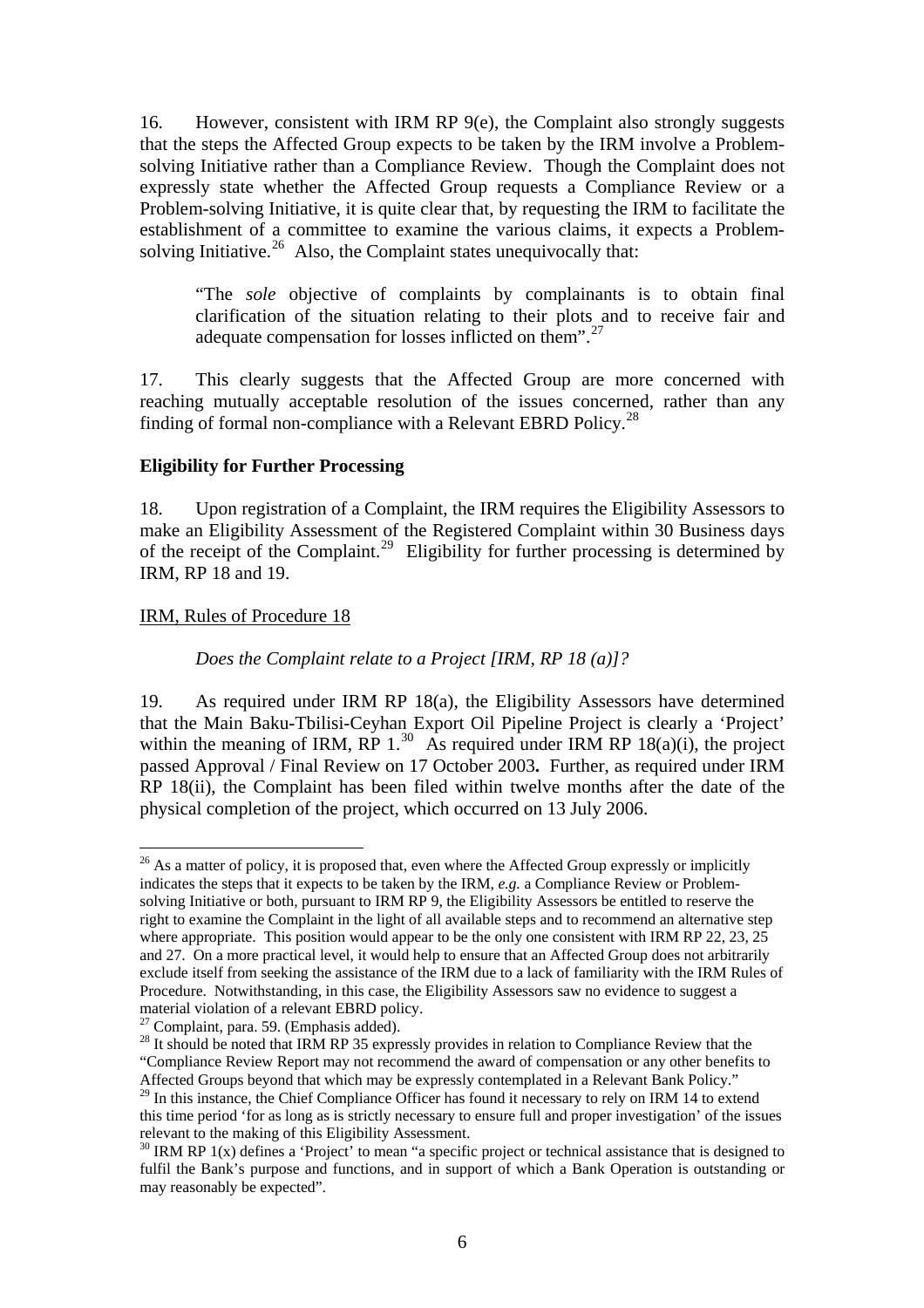### *Is the Complaint from an Affected Group [IRM, RP 18 (b)]?*

20. As required under IRM RP 18(b), the complainants clearly qualify as an 'Affected Group' within the meaning of IRM RP 1(a), as they consist of two or more individuals from the 'Impacted Area', as defined under IRM RP  $1(p)$ ,<sup>[31](#page-6-0)</sup> who have a common interest and claim that the Project has a direct adverse and material effect on that common interest. Further, the correspondence received from both the Affected Group and the Project Sponsor provides *prima facie* evidence that the Project has had a direct adverse and material effect on the Affected Group's common interest.

21. For the purposes of establishing the common interest of each of the members of the Affected Group, it is useful to have regard to the EBRD's Environmental Policy, which states that:

"In line with its mandate to promote environmentally sound and sustainable development, the term "environment" is used in this Policy in a broad sense to incorporate not only ecological aspects but also … community issues, such as …involuntary resettlement …".[32](#page-6-1)

22. In turn, the relevant World Bank / IFC policy document  $(OD 4.30),<sup>33</sup>$  $(OD 4.30),<sup>33</sup>$  $(OD 4.30),<sup>33</sup>$  which sets out EBRD policy on Involuntary Resettlement, includes within its scope 'projects that cause involuntary displacement',  $34$  which include those in which 'productive assets and income sources are lost'.<sup>[35](#page-6-4)</sup> Further, in setting out guidance on 'Valuation of and Compensation for Lost Assets', IFC OD 4.30 refers specifically to certain types of loss, 'such as access to ... (c) grazing, and forest areas'.<sup>[36](#page-6-5)</sup> Similarly, the IFC's *Handbook for Preparing a Resettlement Action Plan*, in its glossary of terms, defines 'economic displacement' as:

"Loss of income streams or means of livelihood resulting from land acquisitions or obstructed access to resources (land, water or forest) resulting from the construction or operation of a project or its associated facilities<sup>"[37](#page-6-6)</sup>

and a 'project-affected person' as:

"Any person who, as a result of the implementation of a project, loses the right to own, use or otherwise benefit from a built structure, land (residential, agricultural or pasture), annual or perennial crops or trees, or any other fixed or moveable asset, either in full or in part, permanently or temporarily."<sup>[38](#page-6-7)</sup>

23. Therefore, all members of the Affected Group would appear to belong to an 'Affected Group' sharing a 'common interest' for the purposes of IRM RP 18(b).

<span id="page-6-0"></span> $31$  IRM RP 1(p) defines the 'Impacted Area' to mean "any geographical area which is, or is likely to be, affected by a Project".

<sup>32</sup> EBRD Environmental Policy. 29 April 2003, paragraph 3.

<span id="page-6-2"></span><span id="page-6-1"></span><sup>&</sup>lt;sup>33</sup> World Bank / IFC Operational Directive 4.30, 1 June 1990.<br><sup>34</sup> *Ibid.*. paragraph 1.

<span id="page-6-6"></span>

<span id="page-6-5"></span><span id="page-6-4"></span><span id="page-6-3"></span><sup>&</sup>lt;sup>35</sup> *Ibid., paragraph 2.*<br><sup>36</sup> *Ibid., paragraph 15.*<br><sup>37</sup> *Handbook for Preparing a Resettlement Action Plan* (IFC, 2002), at ix. <sup>38</sup> *Ibid.,* at x.

<span id="page-6-7"></span>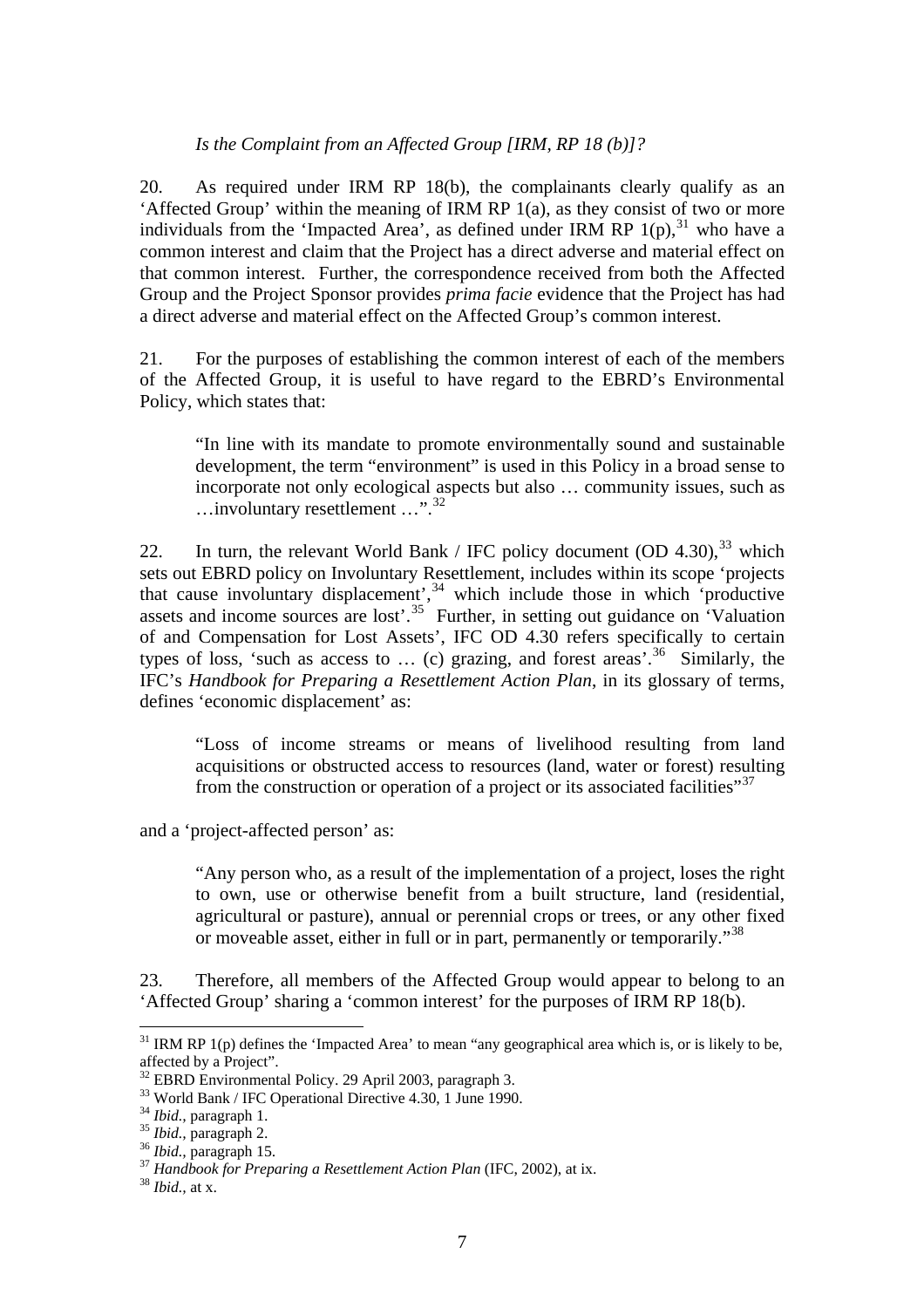*Is there evidence of a direct adverse effect on the common interest of the Group [IRM RP 18(b)]?* 

24. The members of the Affected Group variously allege that the Project Sponsor's construction activities have resulted in the following direct adverse and material effects on their common interest: $39$ 

- they have received no notice of, nor compensation for, damage to their land crossed by the oil pipeline construction route;
- clearance work and damage to their land on the oil pipeline construction route exceeded the area indicated in the proposal package, for which compensation was available;
- they have suffered loss of harvests due to damage caused to the irrigation channel of the village during construction of the oil pipeline;
- they have suffered loss of opportunity to construct private dwellings on their land, which is designated under the local land-use planning code as land on which the construction of dwelling houses is permissible, due to building restrictions applying on account of the proximity of the oil pipeline (or due a lack of information as to the proper application of such restrictions);
- they have suffered loss of harvests from orphan land;
- they were disadvantaged as a result of ineffective and uneven application of the project grievance procedure.

25. For the purposes of establishing that there is *prima facie* evidence that the Project has, or is likely to have, a direct adverse and material effect on such a group's common interest, as required under IRM RP 18(b), it is useful to have regard to the correspondence supplied by both the Affected Group and the Project Sponsor, which, *inter alia*:

- sets out evidence of disagreement relating to the accuracy of public records as to title to land; $^{40}$
- sets out evidence of disagreement as to the entitlement of members of the Affected Group to compensation for loss of harvests from orphan land;<sup>41</sup>
- sets out evidence of disagreement as to the causing of any adverse effects on the operable irrigation channels and systems of Akhali Samgori Village;  $42$

<sup>&</sup>lt;sup>39</sup> Complaint, paras. 13-33.

<sup>&</sup>lt;sup>40</sup> See, for example, the Act certified by the Senior Specialist of Land Management Service of the Gardabani District and the Land Surveyor of the Akhali Samgori Sakrebulo, dated 4 February 2004, and the letter from Mr. Stuart Duncan to Mr. Tariel Aptsiauri, re claim no. APLR/44 (not dated), Complaint, Annex 1 [Project Sponsor copy dated 15 July 2005]. Further, it is worth noting that the relevant IFC policy document, in setting out guidance on 'Valuation of and Compensation for Lost Assets', provides that "Compensation is facilitated by (a) paying special attention to the adequacy of the legal arrangements concerning land title, registration, and site occupation …"

See, IFC Operational Directive 4.30, 1 June 1990, para. 14.

<sup>&</sup>lt;sup>41</sup> See, for example, the letter from Mr. Stuart Duncan to Mr. Elguja Aptsiauri, re claim no. BTC/OUT/1076/04, dated 12 November 2004, Complaint, Annex 3; the letter from Mr. Stuart Duncan to Ms. Makvala Mamuladze, re claim no. APLR/637, dated 7 March 2005, Complaint, Annex 6; the letter from Mr. Stuart Duncan to Mr. Gia Gogichaishvili, re claim no. APLR/635, dated 18 July 2005; the letter from Mr. Stuart Duncan to Mr. Robinzoni Kavtaradze, re claim no. APLR/708, dated 18 July 2005; the letter from Mr. Stuart Duncan to Mr. Amiran Tsiklauri, re claim no. APLR/707, dated 18 July 2005.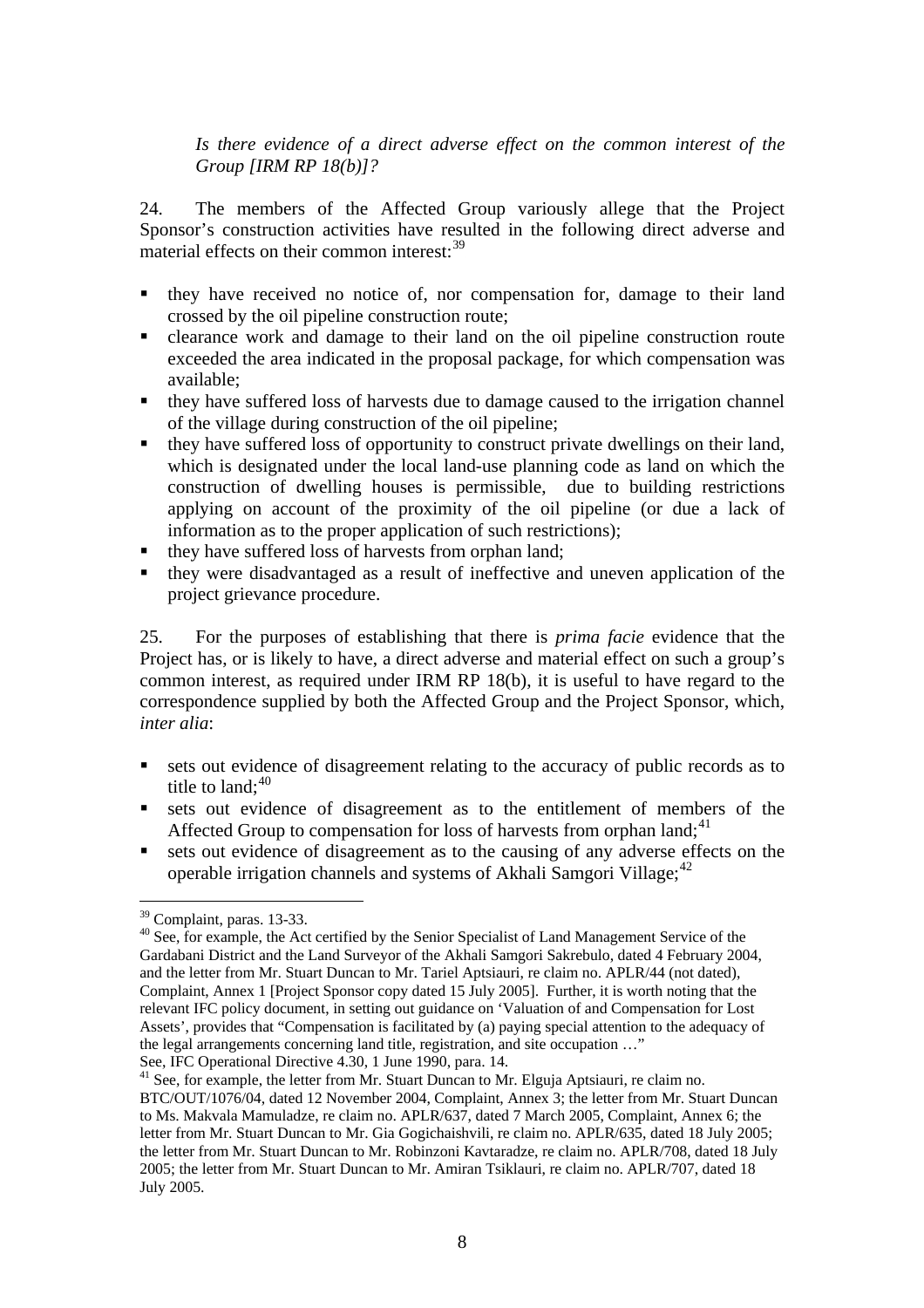- sets out evidence of the delays experienced by members of the Affected Group in having their claims dealt with by the Project Sponsor;<sup>43</sup>
- sets out evidence of uncertainty among relevant public authorities as to the practical application of building restrictions in operation in the vicinity of the oil  $p$ ipeline. $44$ <sup>\*</sup>

26. Therefore, it would appear that there is sufficient *prima facie* evidence that the Project has, or is likely to have, a direct adverse and material effect on the Affected Group's common interest.

## *Has the Group initiated good faith efforts to resolve the issue [IRM RP 18(c)]?*

27. In relation to the requirement under IRM RP 18(c) that the Affected Group has initiated good faith efforts to resolve the issue with the Bank and other Relevant Parties, it is significant that in May 2005 members of the Affected Group established a village committee, which included the Land Management Officer of the Project Sponsor, Mr. Irakli Mamaladze, to perform an on-site examination of the state of the village irrigation system. $45$  Prior to establishing this committee, the Head of Sakrebulo of Akhali Samgori had complained on behalf of the residents of the village to the Project Sponsor concerning damage to the village irrigation system.<sup>46</sup> It is also significant that on  $24$  April 2006, the Affected Group requested that the EBRD Representative in Tbilisi, Mr. Nikolay Hadjiyski, examine their complaint.<sup>47</sup>

*Is there a reasonable prospect of resolving the issue through the continuation of such efforts [IRM RP 18(c)]?* 

28. In relation to the requirement under IRM RP 18(c) that there is no reasonable prospect of resolving the issue through the continuation of such efforts, it is useful to note the final and definitive tone of much of the recent correspondence from the

 $42$  See, for example, the letters from the Head of Sakrebulo, Akhali Samgori Village, to Mr. Patrick Pullar, dated 13 May 2005 and 24 May 2005, Complaint, Annexes 11 and 12; the Act executed by the Sakrebulo of Akhali Samgori Village, dated 30 May 2005, Complaint Annex 13; the letter from Mr. Stuart Duncan to Mr. Amiran Rsiklauri, re claim no. APLR/648, dated 15 July 2005, Complaint, Annex 10; the letter from Mr. Stuart Duncan to Ms. Tina Aptsiauri, re claim no. APLR/650, dated 15 July 2005.

<sup>&</sup>lt;sup>43</sup> See, for example, the letter from the Association for the Protection of Rights of Landlords to members of the Affected Group, dated 12 July 2005, Complaint, Annex 16, confirming that their claims were forwarded to the BTC Co. in February, May and June of 2004.

<sup>&</sup>lt;sup>44</sup> See, for example, the letter from Mr. Koba Dzlierishvili, Rustavi City Local Self-Governance, Office of Architecture and City Construction, to Mr. Stuart Duncan, dated 9 June 2005; and the letter from Mr. Stuart Duncan to Mr. Koba Dzlierishvili, Rustavi City Local Self-Governance, Office of Architecture and City Construction, ref. BTC/OUT/1463/05, dated 28 June 2005; the letter from Mr. Stuart Duncan to Mr. Archil Lezhava, Georgian International Oil Corporation, ref.

BTC/GIOC/OUT/546/05, dated 6 July 2005; the letter from Mr. Stuart Duncan to Mr. B. Kolbaia, Chief Architect, Rustavi City Local Self-Governance, Office of Architecture and City Construction, ref. BTC/OUT/2142/06 (re Mamuka Gogishvili Application), dated 5 May 2006; <sup>45</sup> Complaint, para. 29.

<sup>&</sup>lt;sup>46</sup> Letters from Head of Sakrebulo, Akhali Samgori, Mr. G. Kavtaradze, to Mr. Patrick Pullar, dated 13 and 24 May 2005, Complaint, Annexes 11 and 12.

 $47$  Complaint, para. 35. For the full text of this request, see Complaint, Annex 17.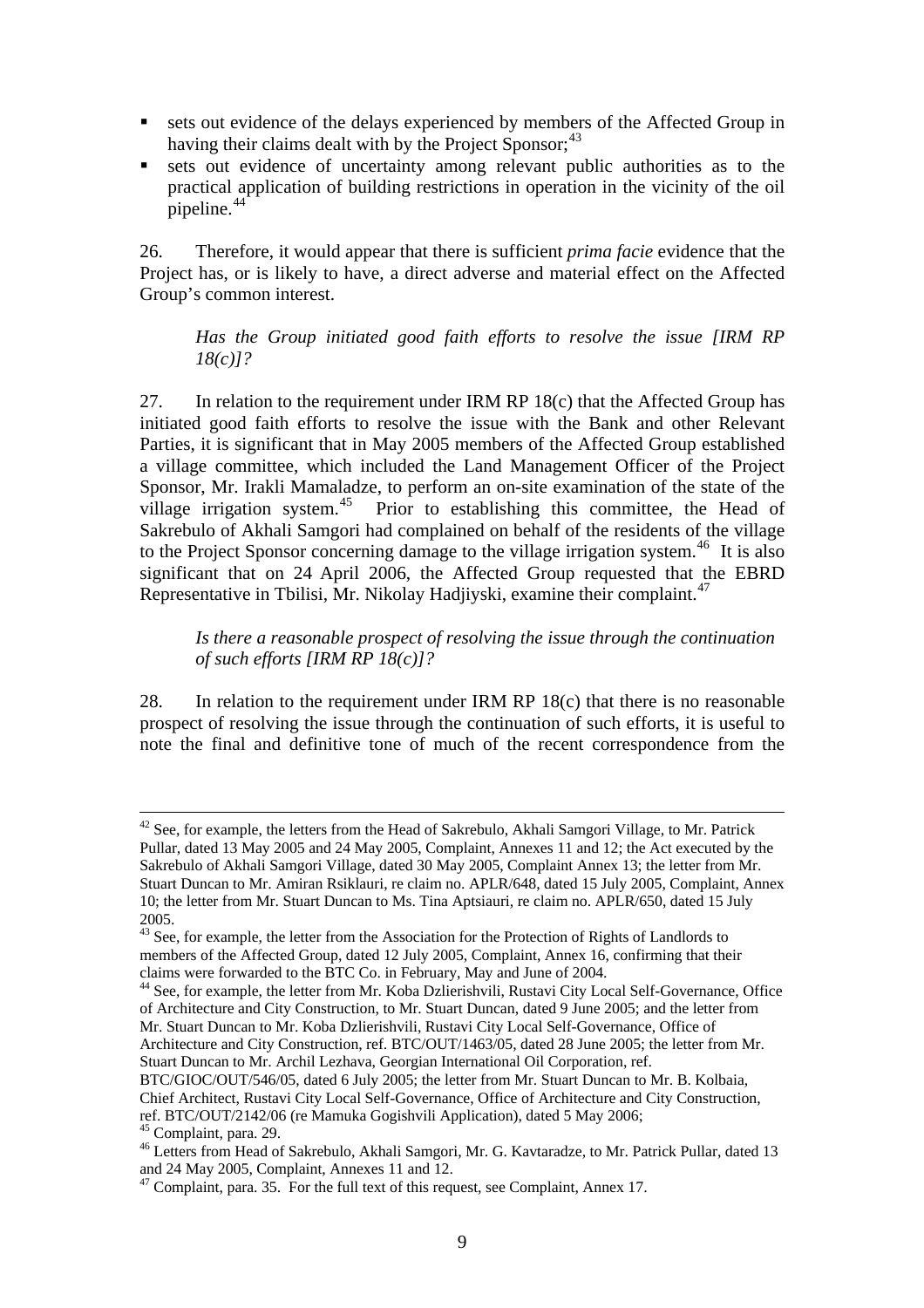Project Sponsor, suggesting that it has arrived at a final determination of many of the issues raised in the Complaint.<sup>[48](#page-9-0)</sup>

29. In addition, the apparent delay in handling claims relating to Zone 2 restrictions on the development of land adjacent to the oil pipeline is a cause for concern. Though certain claims date back to early-mid 2004,<sup>[49](#page-9-1)</sup> the Project Sponsor has only undertaken to make a formal offer for such restrictions when the exercise of obtaining additional servitude rights is carried out in Akhali Samgori in early 2007.[50](#page-9-2) Though the Project Sponsor ought to be commended for the efficient operation of the project grievance procedure and handling of the claims received through, *inter alia*, the nomination of a clearly identified officer with clear responsibility for liaising with the Affected Group, this delay might reasonably affect the confidence of the Affected Group in the likelihood of an acceptable resolution of the issues involved.

30. Further, it might be argued, in the context of the requirement under IRM RP 18(c) that there should be no reasonable prospect of resolving the issues through the continuation of previously initiated efforts, that this Complaint would appear quite clearly to request that the IRM exercise its problem-solving function, which could usefully operate in tandem with, and exercise a positive influence on, efforts to complete any ongoing processes, with a view to securing a mutually acceptable accommodation. Indeed, should the parties manage to resolve these issues in early 2007, the need to include claims relating to Zone 2 restrictions in any Problemsolving Initiative would be obviated.

31. Though the project Sponsor quite correctly points out that several of the members of the Affected Group are among the plaintiffs in a current court case against the Project Sponsor pending before the Tbilisi District Court (Collegiate Organ of Civil and Business Cases) and relating to certain aspects of the current Complaint, $51$  this does not preclude a finding of eligibility on behalf of the Affected Group. It may, however, impact on the determination of whether a Problem-solving Initiative is warranted or whether the claims of such members of the Affected Group

<span id="page-9-0"></span><sup>&</sup>lt;sup>48</sup> See, for example, in relation to the accuracy of public records as to title to land, the letter from Mr. Stuart Duncan to Mr. Tariel Aptsiauri, re claim no. APLR/44 (not dated), Complaint, Annex 1 [Project Sponsor copy dated 15 July 2005]. See, for example, in relation to the entitlement of members of the Affected Group to compensation for loss of harvests from orphan land, the letter from Mr. Stuart Duncan to Mr. Elguja Aptsiauri, re claim no. BTC/OUT/1076/04, dated 12 November 2004, Complaint, Annex 3. See, for example, in relation to the responsibility of the Project Sponsor for the causing of any adverse effects on the operable irrigation channels and systems of Akhali Samgori Village, the letter from Mr. Stuart Duncan to Mr. Amiran Rsiklauri, re claim no. APLR/648, dated 15 July 2005, Complaint, Annex 10.

<span id="page-9-1"></span><sup>&</sup>lt;sup>49</sup> See, for example, the claim of Mr. Tariel Aptsiauri (Plot No. 8113132), as evidenced by the letter from the Association for the Protection of Rights of Landlords to members of the Affected Group, dated 12 July 2005, Complaint, Annex 16, confirming that the claims listed were forwarded to the Project Sponsor in February, May and June of 2004.

<span id="page-9-2"></span><sup>&</sup>lt;sup>50</sup> See Report/Comments received by EBRD Chief Compliance Officer from Project Sponsor, 24 November 2006, re claim of Mr. Tariel Aptsiauri (Plot No. 8113132).

<span id="page-9-3"></span><sup>&</sup>lt;sup>51</sup> Filed 18 November 2004, and involving, *inter alia*, Mr. Isak Ogbaidze (Plot No. 8113135), Mr. Robinson Kavtaradze (Plot No. 8113070), see Report/Comments received by EBRD Chief Compliance Officer from Project Sponsor, 24 November 2006.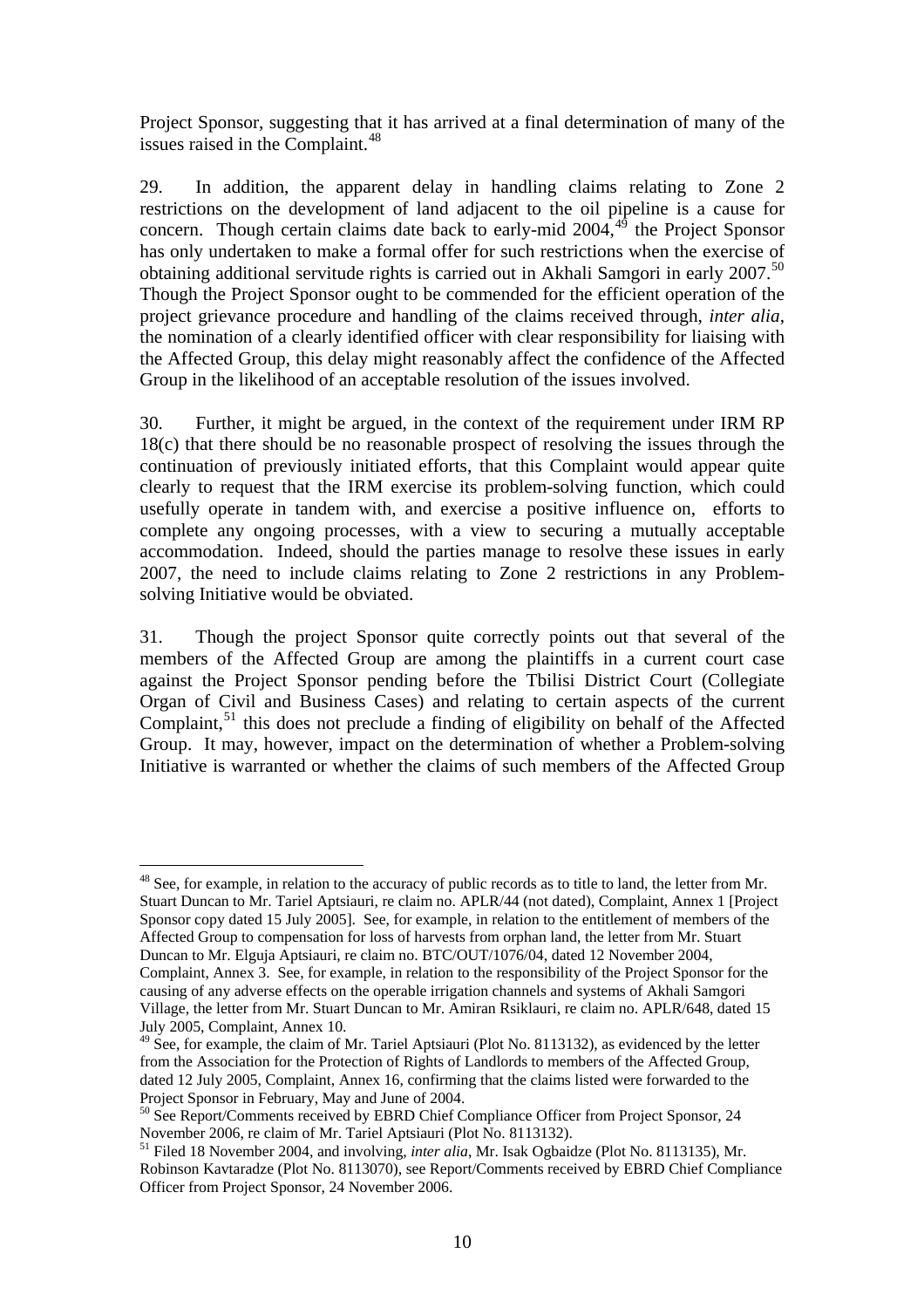ought to be excluded from any Problem-solving Initiative that might be recommended, consistent with IRM RP  $43(f)$ .<sup>52</sup>

32. Also, many of the Project Sponsor's contentions, contained in the Reports/Comments submitted in response to the Complaint,<sup>53</sup> relate to the merits of the various claims made by the Affected Group rather than to the eligibility of the present Complaint.

## IRM, Rules of Procedure 19

33. Even where a Complaint fulfils the requirements of IRM, RP 18, a Complaint shall not be eligible for IRM processing if it does not comply with the criteria listed under IRM RP 19:

- The carefully documented and recorded background to the dispute and the efforts of the Affected Group and others to resolve it would suggest that the complaint is neither 'frivolous nor malicious'. [IRM, PR 19 (a)]
- As the members of the Affected Group are not engaged in an area of economic activity similar or related to that of the Project Sponsor, it is difficult to see how the primary purpose of the Complaint could be to 'seek competitive advantage through the disclosure of information or through impeding or delaying the Project or the Bank Operation'. [IRM, PR 19 (b)]
- The Complaint does not relate to procurement matters. [IRM, PR 19 (c)]
- The Complaint does not relate to an allegation of fraud or corruption. [IRM, PR 19 (d)]
- The Complaint does not relate to Article 1 of the Agreement establishing the Bank, the Portfolio Ratio Policy or any other policy specified by the Board for the purposes for IRM, RP 19(e).
- The Complaint does not relate to the adequacy or suitability of EBRD policies.  $[IRM, PR 19 (f)]$
- The Complaint does not relate to matters upon which an Eligibility Assessment report has already been approved by the Board or the President. [IRM, PR 19 (g)]

## <sup>U</sup>**Recommendation of the Eligibility Assessors**

 $\overline{a}$ 

34. In accordance with IRM, RP 27(b)(ii), the Eligibility Assessors recommend to declare the Complaint eligible, but not warranting a Compliance Review. This recommendation is without prejudice to the ability of the Chief Compliance Officer to recommend a Problem-solving Initiative in accordance with IRM, RP 44.

35. Furthermore, though IRM RP 22 requires that where 'the Eligibility Assessors are minded to recommend that a Compliance Review is not warranted … the Eligibility Assessors shall give the Affected Group an opportunity … to comment

 $52$  IRM RP 43(f) provides that "In considering whether a Problem-solving Initiative should be recommended, the Chief Compliance Officer … shall take into consideration: whether the Problemsolving Initiative may duplicate, or interfere with, or may be impeded by, any other process pending before a court, arbitration tribunal or review body (such as an equivalent mechanism at another cofinancier) in respect of the same matter or a matter closely related to the Complaint".

<sup>&</sup>lt;sup>53</sup> Report/Comments received by EBRD Chief Compliance Officer from Project Sponsor, 24 November 2006.